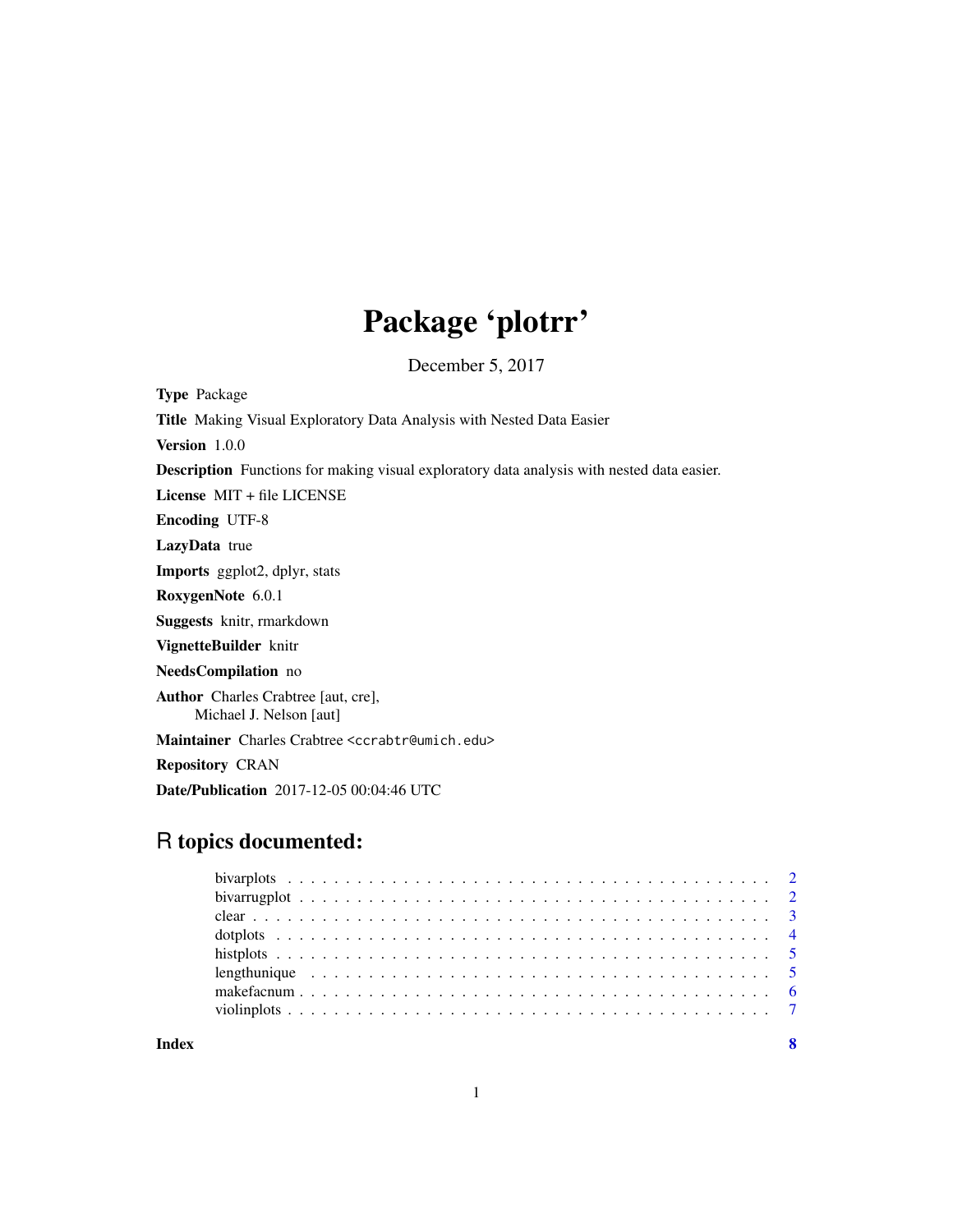<span id="page-1-0"></span>

Returns a plot of the bivariate relationship between two measures for each group/unit.

#### Usage

```
bivarplots(x, y, group, data)
```
#### Arguments

| x     | A vector.     |
|-------|---------------|
| v     | A vector.     |
| group | A vector.     |
| data  | A data frame. |

#### Value

A series of figures that plot the bivariate relationship between two measures for each group/unit.

#### Author(s)

Charles Crabtree <ccrabtr@umich.edu>

#### Examples

```
a \le runif(1000, min = 0, max = 1)
b \le -a + \text{norm}(1000, \text{mean} = 0, \text{sd} = 1)c \leq -rep(c(1:10), times = 100)data <- data.frame(a, b, c)
bivarplots("a", "b", "c", data)
```

| bivarrugplot | Plots the bivariate relationship between two measures and a rugplot |
|--------------|---------------------------------------------------------------------|
|              | for each measure                                                    |

#### Description

Returns a plot of the bivariate relationship between two measures with a rugplot for each measure.

#### Usage

```
bivarrugplot(x, y, data)
```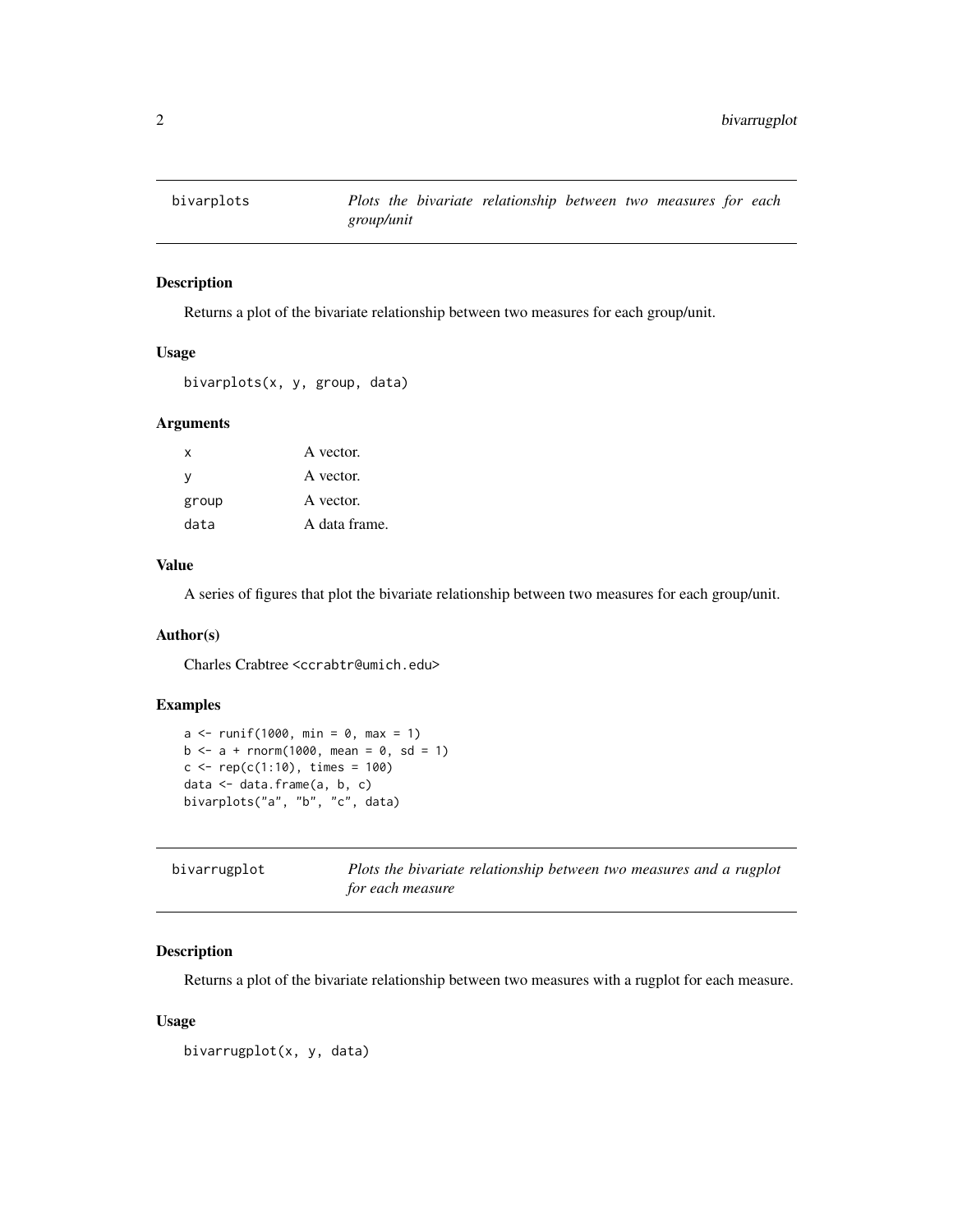<span id="page-2-0"></span> $clear$  3

#### Arguments

| x    | A vector.     |
|------|---------------|
| v    | A vector.     |
| data | A data frame. |

#### Value

A plot of the bivariate relationship between two measures with a rugplot for each measure.

#### Author(s)

Charles Crabtree <ccrabtr@umich.edu>

#### Examples

```
a \le runif(1000, min = 0, max = 1)
b \le -a + \text{norm}(1000, \text{ mean } = 0, \text{ sd } = 1)data <- data.frame(a, b)
bivarrugplot("a", "b", data)
```
clear *(Effectively) clears R terminal*

#### Description

Effectively clears the R terminal by filling it with whitespace.

#### Usage

clear(...)

#### Arguments

... An unused argument.

#### Author(s)

Charles Crabtree <ccrabtr@umich.edu>

#### Examples

clear()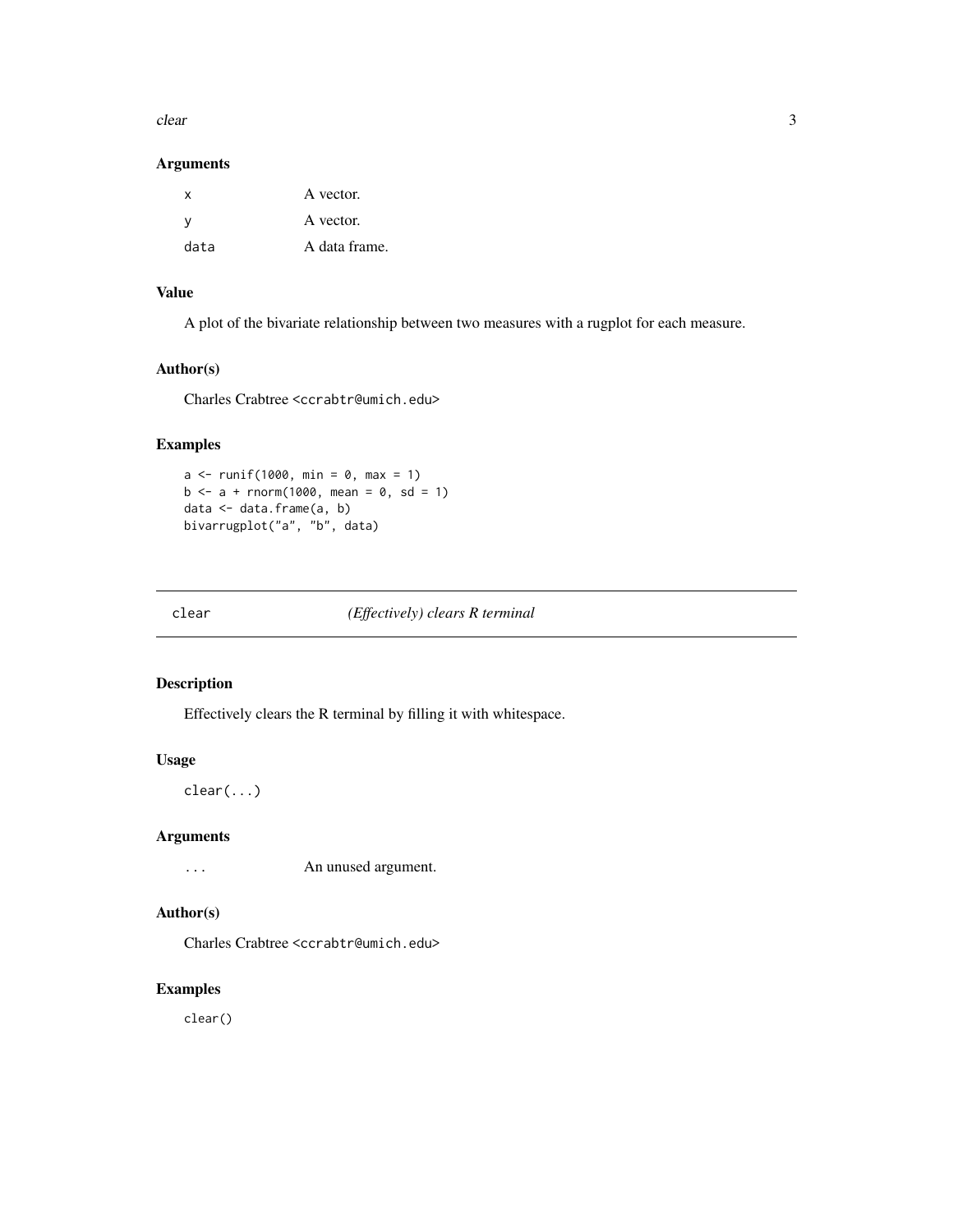<span id="page-3-0"></span>

Returns histograms for a measure for each group/unit.

#### Usage

```
dotplots(x, y, group, data, n)
```
#### Arguments

| x     | A vector.                                                                          |
|-------|------------------------------------------------------------------------------------|
| У     | A vector.                                                                          |
| group | A vector that contains unit/group identifiers.                                     |
| data  | A data frame.                                                                      |
| n     | The number of bins. Some experimentation with this number might be neces-<br>sary. |

#### Value

Historgrams for a measure for each group/unit.

#### Author(s)

Charles Crabtree <ccrabtr@umich.edu>

#### Examples

```
a \le runif(1000, min = 0, max = 1)
b \le -a + \text{norm}(1000, \text{ mean } = 0, \text{ sd } = 1)c < -\text{rep}(c(1:10), \text{ times} = 100)data <- data.frame(a, b, c)
dotplots("a", "b", "c", data, 20)
```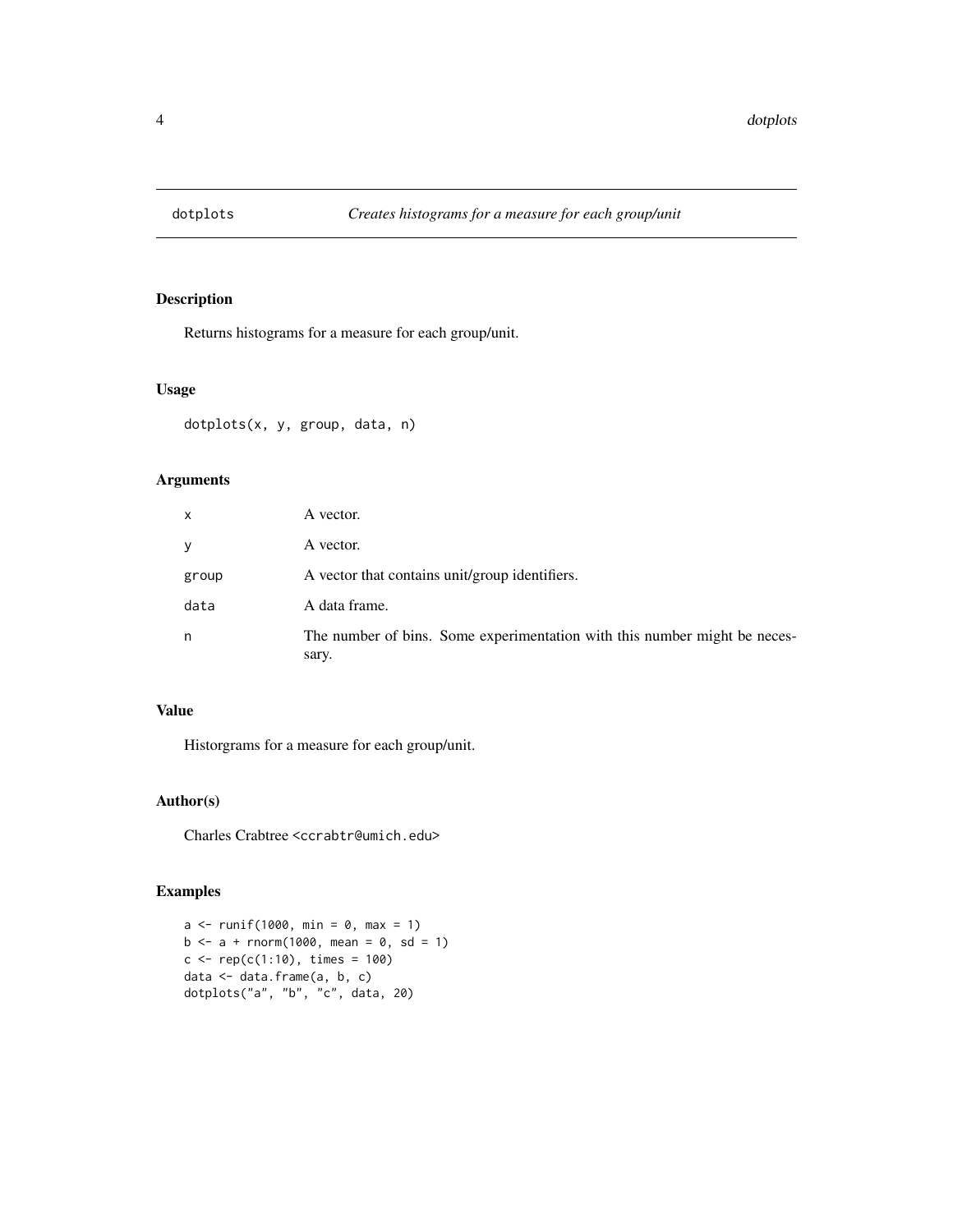<span id="page-4-0"></span>

Returns histograms for a measure for each group/unit.

#### Usage

histplots(x, y, group, data, n)

#### Arguments

| $\mathsf{x}$ | A vector.                                      |
|--------------|------------------------------------------------|
| <sub>V</sub> | A vector.                                      |
| group        | A vector that contains unit/group identifiers. |
| data         | A data frame.                                  |
|              | The number of bins.                            |

#### Value

Historgrams for a measure for each group/unit.

#### Author(s)

Charles Crabtree <ccrabtr@umich.edu>

#### Examples

```
a \le runif(1000, min = 0, max = 1)
b \le -a + \text{norm}(1000, \text{ mean } = 0, \text{ sd } = 1)c \leq -\text{rep}(c(1:10), \text{ times} = 100)data <- data.frame(a, b, c)
histplots("a", "b", "c", data, 5)
```
lengthunique *Calculates the number of unique values in a vector*

#### Description

Calculates the number of unique values in a vector.

#### Usage

lengthunique(x)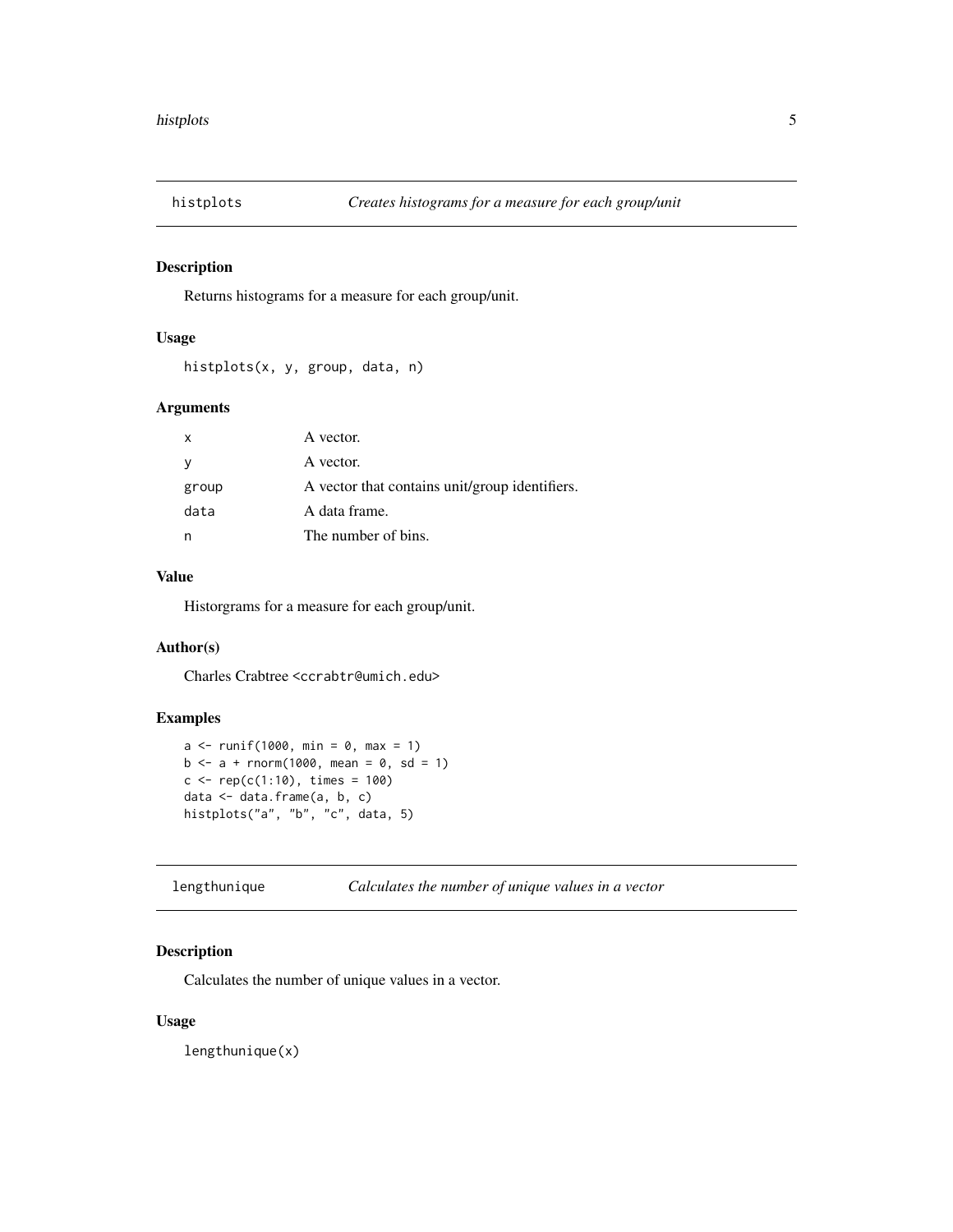#### <span id="page-5-0"></span>Arguments

x A vector.

#### Value

The number of unique values in a vector.

#### Author(s)

Charles Crabtree <ccrabtr@umich.edu>

#### Examples

 $x \leftarrow \text{rep}(c(1:10), 10)$ lengthunique(x)

makefacnum *Converts factor vectors to numeric vectors*

#### Description

Converts factor vectors to numeric vectors.

#### Usage

makefacnum(x)

#### Arguments

x A vector.

#### Value

A numeric vector.

#### Author(s)

Charles Crabtree <ccrabtr@umich.edu>

#### Examples

```
x < -c("1", "2", "3")x \leftarrow as.factor(x)x
x <- makefacnum(x)
x
is.numeric(x)
```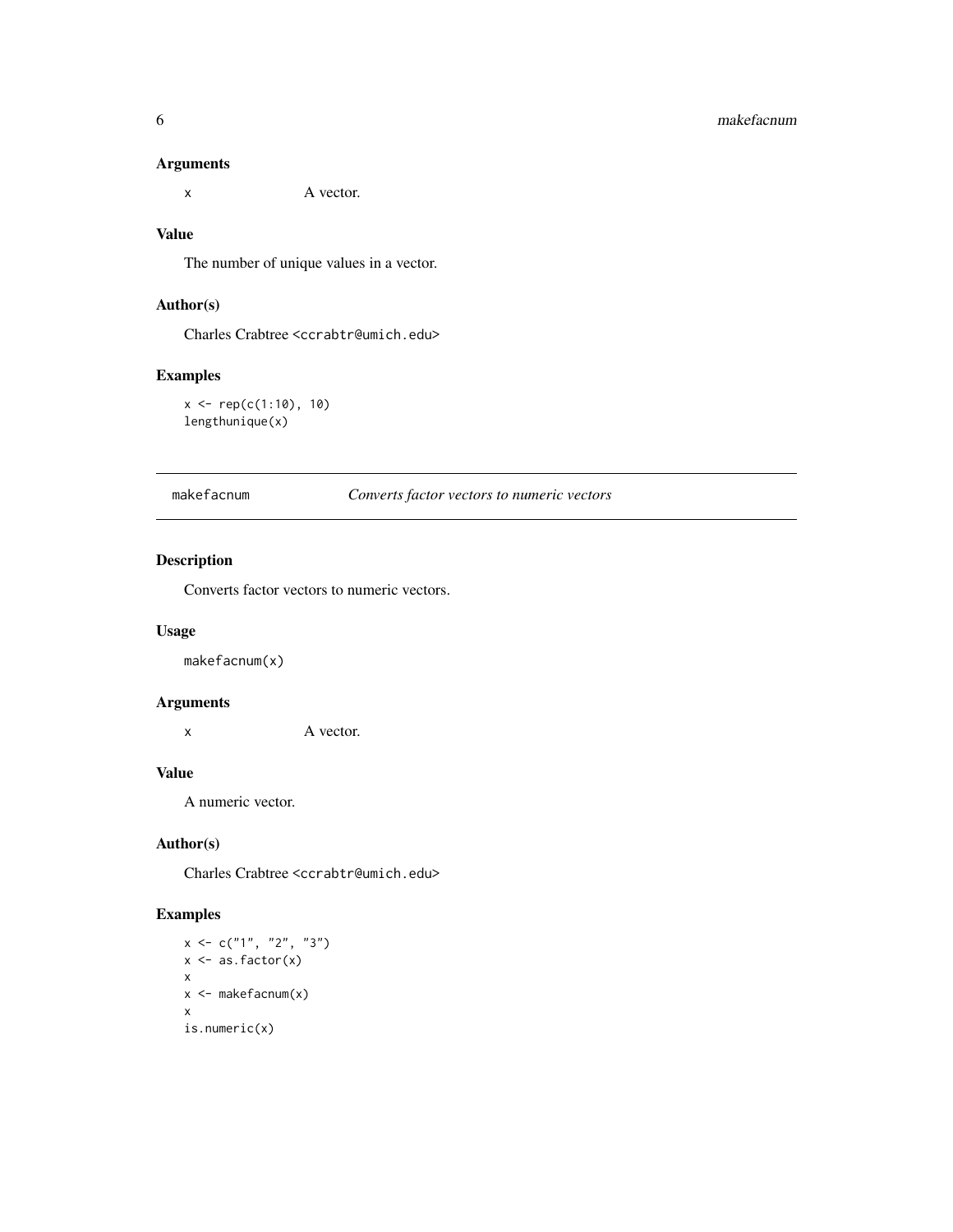<span id="page-6-0"></span>

Returns violin plots for the relationship between two measures for each group/unit.

#### Usage

violinplots(x, y, group, data)

#### Arguments

| $\mathsf{x}$ | A vector.                                      |
|--------------|------------------------------------------------|
| - V          | A vector.                                      |
| group        | A vector that contains unit/group identifiers. |
| data         | A data frame.                                  |

#### Value

Violin plots for the relationship between two measures for each group/unit.

#### Author(s)

Charles Crabtree <ccrabtr@umich.edu>

#### Examples

```
a \le runif(1000, min = 0, max = 1)
b \le -a + \text{norm}(1000, \text{ mean } = 0, \text{ sd } = 1)c \leq -\text{rep}(c(1:10), \text{ times } = 100)data <- data.frame(a, b, c)
violinplots("a", "b", "c", data)
```